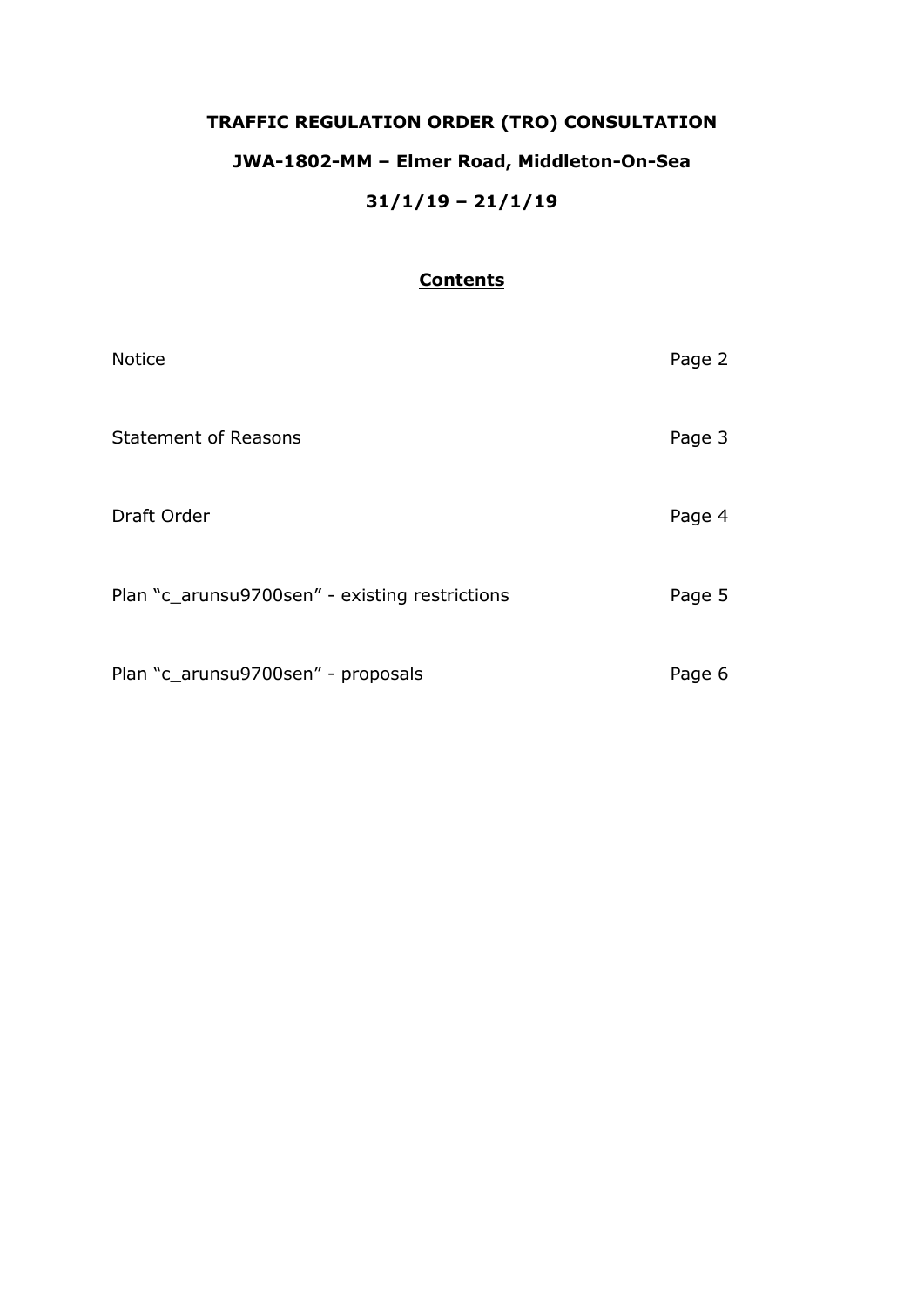#### **West Sussex County Council (Arun District) (Parking Places & Traffic Regulation) (Consolidation) Order 2010)**

## **(Middleton-On-Sea: Elmer Road Amendment) Order 2019**

NOTICE is hereby given that West Sussex County Council proposes to make a permanent Traffic Regulation Order under the provisions of the Road Traffic Regulation Act 1984, the effect of which will be to prohibit waiting at any time (double yellow lines) on the south side of Elmer Road in Middleton-On-Sea at its junctions with Southdean Drive and St Nicholas Lane.

Full details of the proposals in this notice can be viewed on our website at www.westsussex.gov.uk. The website includes a response form for any comments or objections.

The documents may also be inspected at County Hall Chichester, during normal office hours, and at Bognor Regis Library, London Road, Bognor Regis during normal library opening hours.

Any comments or objections about the proposal must be received before 21 February 2019. These may be submitted via the response form on the website mentioned above, by e-mail to [tro.team@westsussex.gov.uk](mailto:tro.team@westsussex.gov.uk) or in writing to TRO Team, West Sussex County Council, The Grange, Tower Street Chichester, PO19 1RH. For legal reasons, only correspondence including a full name and address will be considered. Please quote reference JWA1802-MM in all correspondence.

Dated this 31st day of January 2019. Director of Law & Assurance, County Hall, Chichester.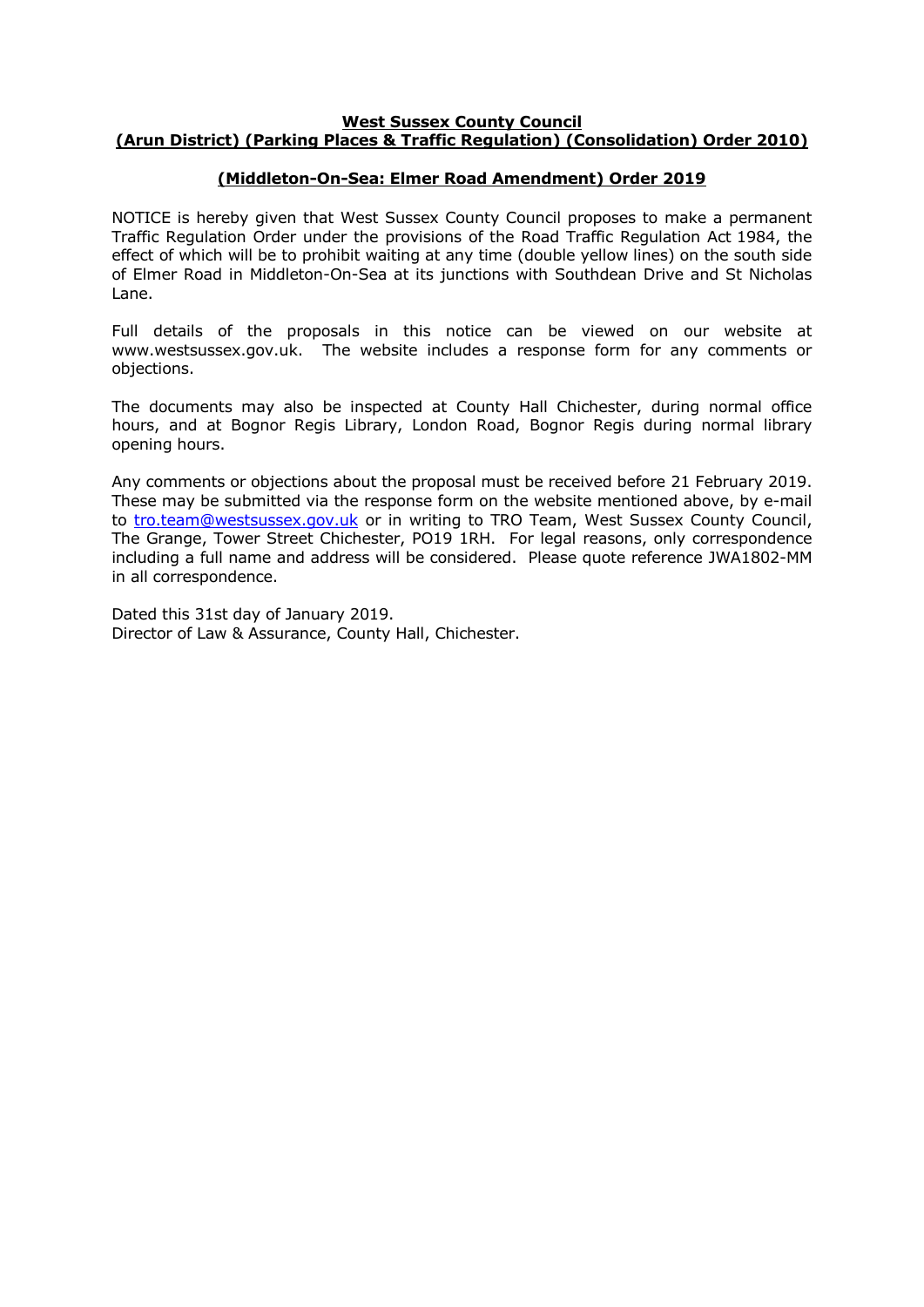## **West Sussex County Council (Arun District) (Parking Places & Traffic Regulation) (Consolidation) Order 2010)**

## **(Middleton-On-Sea: Elmer Road Amendment) Order 2019**

#### **STATEMENT OF REASONS FOR PROPOSING TO MAKE THE ORDER**

West Sussex County Council proposes to make a permanent Traffic Regulation Order under the provisions of the Road Traffic Regulation Act 1984, the effect of which will be to prohibit waiting at any time (double yellow lines) on the south side of Elmer Road in Middleton-On-Sea at its junctions with Southdean Drive and St Nicholas Lane.

In November 2017 the Joint Western Arun County Local Committee prioritised the progression of an application from local residents to prevent cars parking on Elmer Road, close to the junctions of Southdean Drive and St Nicholas Lane. It is reported that cars parking close to these junctions reduce visibility for emerging traffic, making exiting these junctions hazardous.

The proposed scheme layout has been designed to prevent this parking while taking into account the location of a nearby bus stop and driveways.

The Order is proposed to avoid danger to persons or traffic using the road.

The attached drawing, SU9700SEN shows the length of road affected by the proposed Order.

Director of Law & Assurance 30 November 2018 JWA1802-MM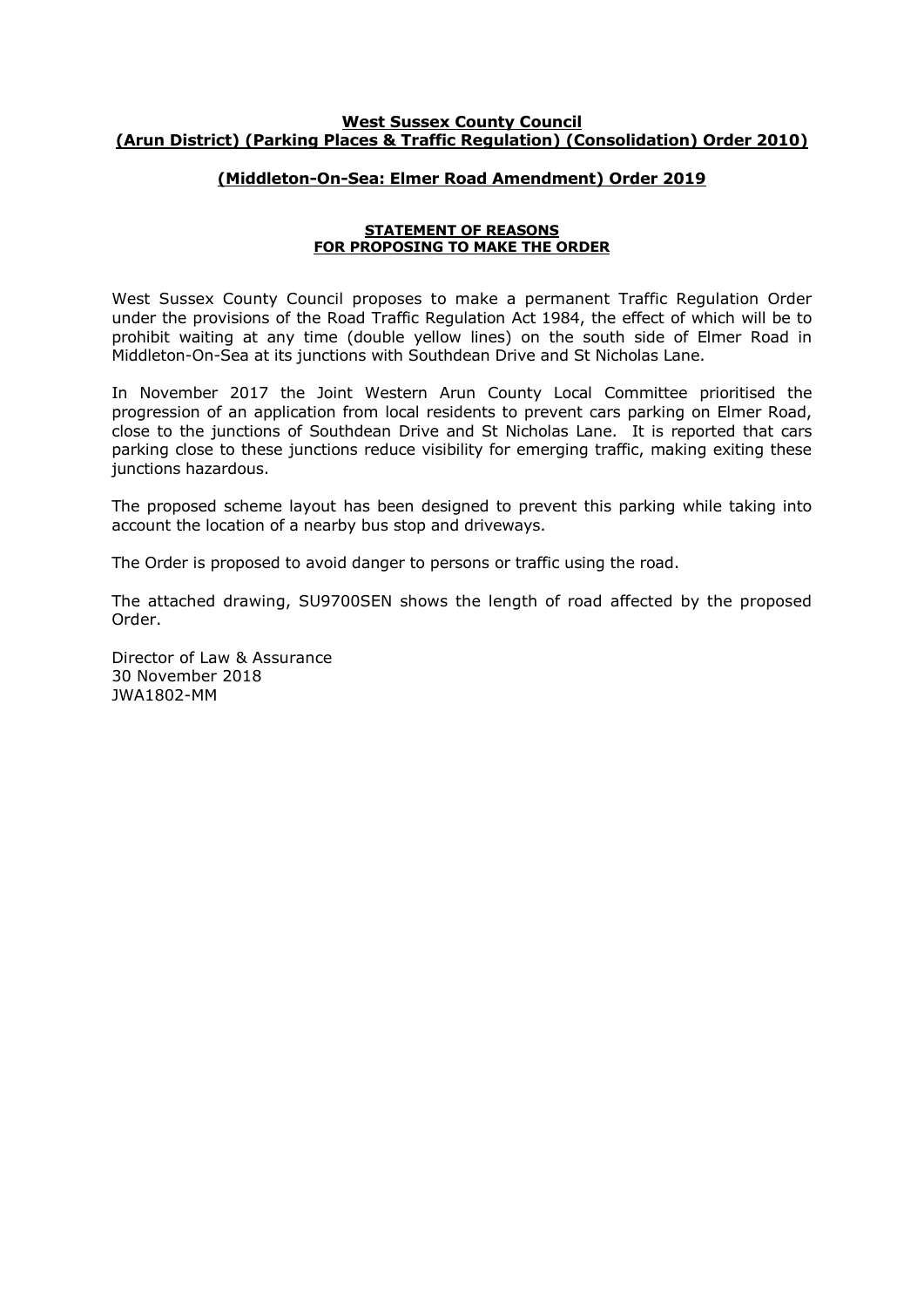## **WEST SUSSEX COUNTY COUNCIL ((ARUN DISTRICT) (PARKING PLACES & TRAFFIC REGULATION) (CONSOLIDATION) ORDER 2010)**

## **(MIDDLETON-ON-SEA: ELMER ROAD AMENDMENT) ORDER 2019**

West Sussex County Council in exercise of their powers under Sections 1 (1) 2 (1) and (2), 4 (2), 45, 46, 49 and 53 and Part IV of Schedule 9 of the Road Traffic Regulation Act 1984 ("the Act") as amended and of all other enabling powers and after consultation with the Chief Officer of Police in accordance with Part III of Schedule 9 to the Act hereby make the following Order:-

- 1. This Order shall come into operation on the \*\*\*\*\* day of \*\*\*\*\*\* 2019 and may be cited as "West Sussex County Council ((Arun District) (Parking Places & Traffic Regulation) (Consolidation) Order 2010) (Middleton-On-Sea: Elmer Road Amendment) Order 2019".
- 2. The "West Sussex County Council (Arun District) (Parking Places & Traffic Regulation) (Consolidation) Order 2010" is hereby amended by the replacement of the plan specified in the First Schedule to this Order, with the plan specified in the Second Schedule, attached hereto.

## **FIRST SCHEDULE Plans to be Replaced**

SU9700SEN (Issue Number 1)

## **SECOND SCHEDULE Replacement Plan**

SU9700SEN (Issue Number 2)

THE Common Seal of THE (2002) WEST SUSSEX COUNTY COUNCIL  $)$ was hereto affixed the ()<br>day of (2019)<br>()<br>() ()<br>()

 ) ) )

 ) day of 2019

 ) Authorised Signatory (1999) JWA1802-MM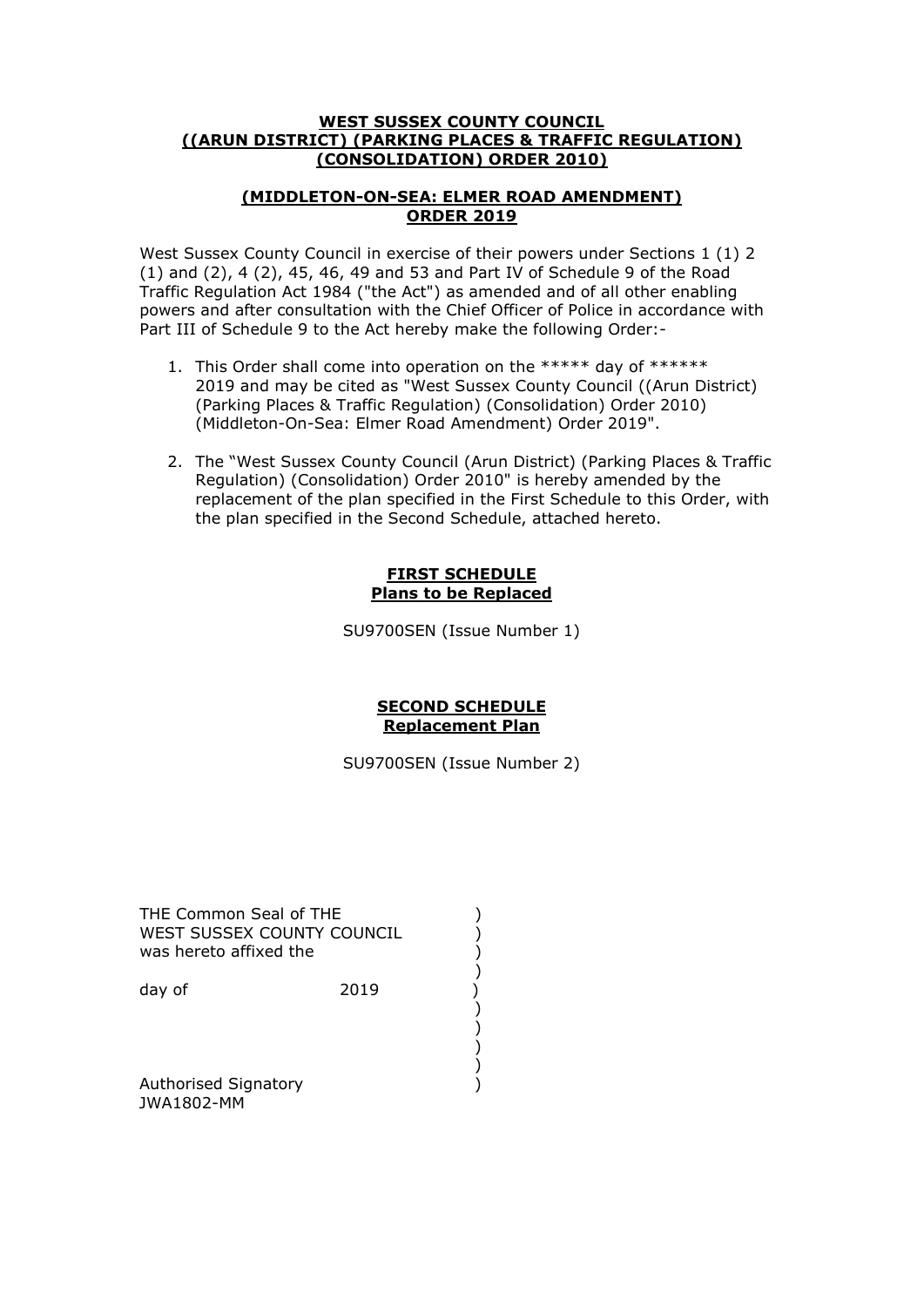